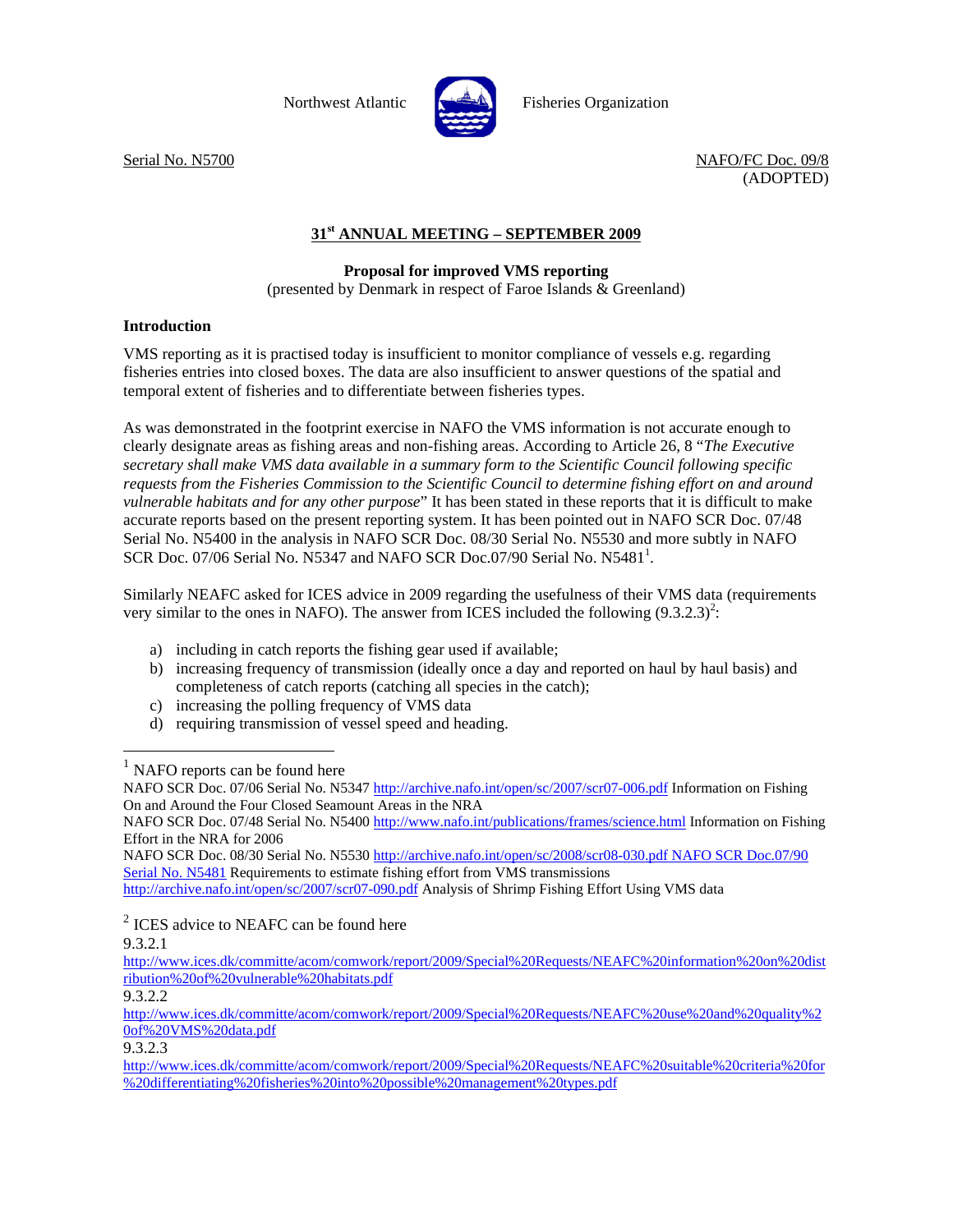By adding course and speed to the data elements and increasing the VMS communication to once every hour the traceability of vessels will be improved considerably and it will be in line with the advice from NAFO scientific council and ICES.

This proposal should also be seen in connection with improved catch reporting.

## **Proposal**

To be added to Article 26, 1.

- *d) vessel speed*
- *e) vessel course/heading*

Must be added to Annex IX VMS Data Format

| Data Element | Code | <b>Mandatory/Optional</b> | <b>Remarks</b>             |
|--------------|------|---------------------------|----------------------------|
| Speed        | SP   | M                         | Activity detail; speed at  |
|              |      |                           | time of transmission       |
| Course       | CΟ   | М                         | Activity detail; course at |
|              |      |                           | time of transmission       |

Must be added to Annex XXII C. Format for electronic exchange of fisheries monitoring information (The North Atlantic Format).

| Category                | Data<br><b>Element</b> | Field<br>code | <b>Type</b> | <b>Contents</b>            | <b>Definitions</b>                       |
|-------------------------|------------------------|---------------|-------------|----------------------------|------------------------------------------|
| <b>Activity Details</b> | Speed                  | SP            | $Num*3$     | Knots $*10$                | e.g. $\frac{\text{S}}{105} = 10.5$ knots |
|                         | Course                 | <b>CO</b>     | $Num*3$     | $360^{\circ}$ degree scale | e.g. //CO/270 = 270                      |

Change in article 26, 1.

…*The satellite monitoring device shall ensure the automatic communication at least once every hour* ….

Amendment to table in Article 27

| <b>Report:</b> | Code: | <b>Remarks:</b>            |
|----------------|-------|----------------------------|
| Positon        | POS   | Position report every hour |